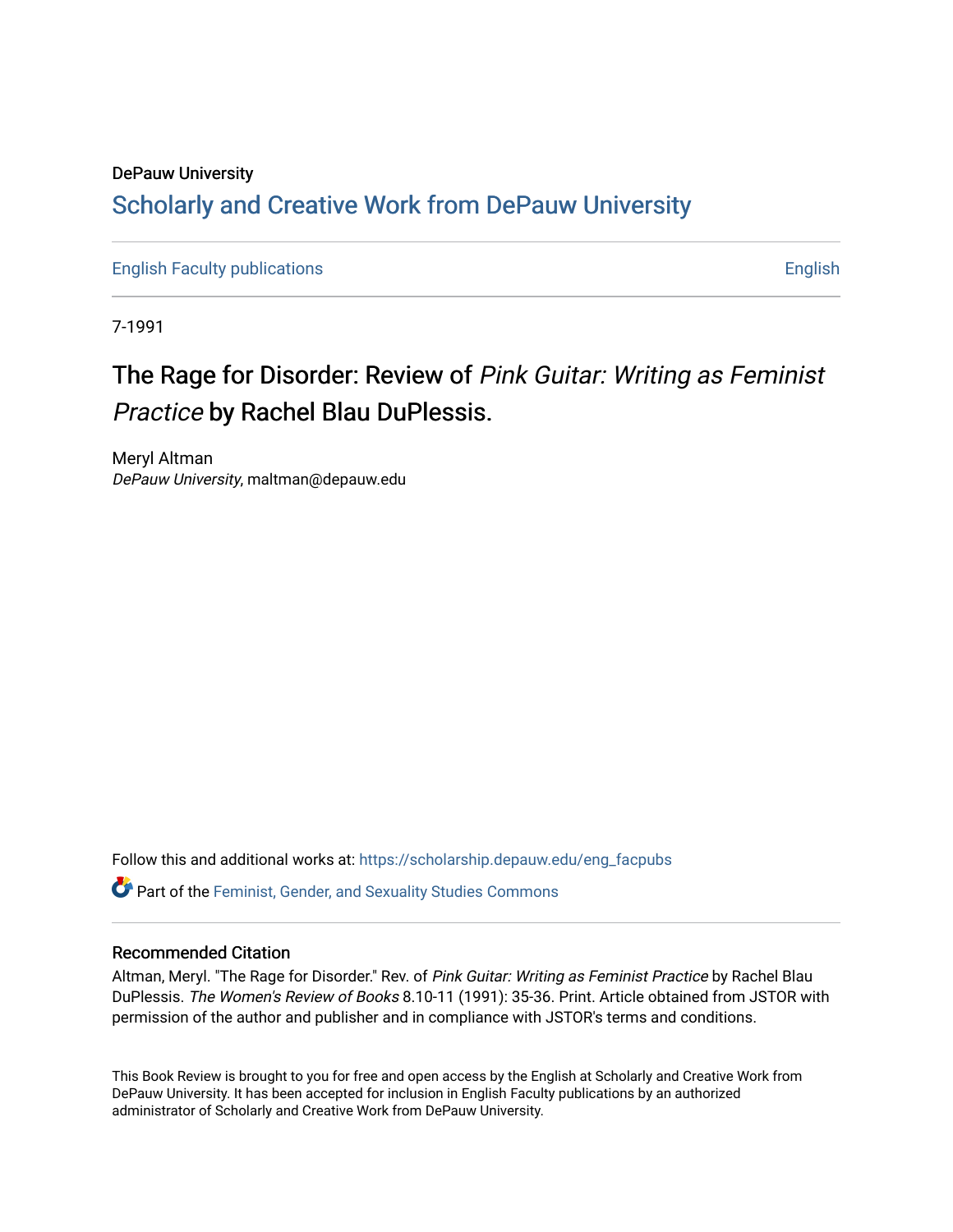**whose conversational language and tight, economical style work together like a coiled spring, intensifying the emotional pressure and urgency of her work. Her poems are anchored by precise, disturbing images.**  Drops of her battered mother's blood "spat**ter" Laux's own "bassinet to dotted swiss," a welt from her father's belt "blooms" in her sister's temple "like a flower opening frame by frame / in a nature film," and gnats float "in gold follicles of light."** 

**One of the things I like best about the portrait that emerges in this book is Laux's lack of self-pity. Stemly tender, consistently refusing to exploit her explosive material, she has enormous compassion-for instance, when she imagines her mother's orphaned childhood in Maine, or describes two childhood playmates, their "fingers webbed together / like the pink feet of ducks" after their religious-fanatic mother holds them over a floor heater.** 

**Laux's ability to live with ambivalence and uncertainty in the present, and to describe these feelings, helps us see what a strong self she has created. In "Ghosts," the poet sits on her front stoop, smoking and watching a young man across the street paint his kitchen. A woman joins him and "the beginning 1 of their love, bare and simple / as that wet room," reminds Laux of her age: "I'm getting too old / to sit on the front porch in the rain." She takes us inside with her as she meditates on being "Too old to dance / circles in dirty bars" or experience "foreign tongues / loose in my mouth," and remembers the girl she was, the lives she "could have had." Finally she takes us into the bedroom, where she "nests [her] chest into the back of a man who sleeps in fits 1 his suits hung stiff in the closet," one who, she knows, "feels someone else" when he rolls his body against hers. "There's no blame," she concludes, only a fiercely realistic support:** 

**And he holds me, even with all those other fingers wrestling inside me, even with all those other shoulders wedged above his own like wings. (p.15)** 

**Just as this poem testifies to the transforming powers of love, Laux's work testifies to the transforming powers of language. In her steadfast refusal to look away from her often ugly subjects, her gritty poems embrace life despite everything she can say:** 

**I want to smell this rich soup, the air around me going dark, as stars press their simple shapes into the sky. I want to stay on the back porch while the world tilts toward sleep, until what I love misses me, and calls me in. (p.43)**  **the history of my grandmother, institutionalized at thirty-two after giving birth to her seventh child in fourteen years, of the years after that when the old man wouldn't let her come back to the house, of the bigotry bred so deeply into our family that my grandmother, the daughter of Lila Dolores Orozco,**  was lost to us. (p. 10)

**<sup>M</sup>AXINE SCATES WON the prestigious Agnes Starrett Poetry Prize from the University of Pittsburgh Press for Toluca Street, a first collection that revolves around memories of growing up in Los Angeles. As poet Garret Hongo notes on the book's back cover, "There is no more fallen a world than the unromanticized working-class neighborhoods of Los Angeles in the forties and filfties."' A quiet, meditative poet, Scates evokes this world of stucco housing tracts, jobs with Water and Power and "the awful glow of the city" in great detail and with considerable skill. Her themes-family, alcoholism and domestic violence, growing up female in a patriarchal society, ethnicity, becoming a writer-while common in contemporary women's writing, are treated with particular sensitivity and grace. Like Laux, Scates attempts to make sense of a chaotic, even dangerous childhood environment and to define her place in that**  environment. This involves plumbing family **secrets, deciphering the differences between life as it seemed to her as a child and life as it really was. Her primarily narrative poems, which frequently blur the boundaries between past and present or memory and dreamn, are complex vignettes of discovery** 

**The garden fails repeatedly in Scates' recurring dream; she finds herself thinking "things would have been different / if there had been something to tend, / or a sense of a season / in which to tend it." But the poems in Toluca Street are a garden in their own right, and a rich harvest.**  ู⇔

**where the narrator struggles "like a swimmer 1 up toward the surface of the light."** 

**The collection opens with "The Teacher," a long poem dedicated to the memory of Scates' mentor, the poet Ann Stanford, whose delicacy and restraint is echoed in some of Scates' own work. This luminous tribute establishes the themes of self-revelation and self-definition which define this collection. Here, the poet describes evolving from a confused girl, at first too shy to read a poem in class, into a young woman who, because Stanford saw her, realized her own life "was a story." She also realizes that Stanford's gift to her** 

**...was the place where my life bent away from itself to join something else, just as when we say it did not happen to only me we begin to give up the self, saying it happens to all of us and that is when we begin to hear and to speak and to give up our silence. (pp.5-6)** 

**From breaking the silence of family secrets-her father's alcoholism, her grandmother's madness-to breaking silences within herself-admitting that what she loved as a child was "happier than the life we were living then"-Scates reconstructs the past, tearing apart received family mythology in the process. No longer the child who "loves looking back / because she cannot imagine the future," she learns, in "Angel's Flight,"** 

**There are many moments like this in Toluca Street. And while Scates is concemed with bringing her whole family into the light (she writes movingly of conflict between her father and brother, for instance), the most stirring poems are those which portray the women who meant the most to her-her frustrated mother, for example, eager to return to work as a police dispatcher in an era when women were expected to stay home, crocheting a tablecloth she will never use.** 

**Scates herself is usually an unobtrusive presence in this collection, a quiet sensemaking voice who transforms violence into art. But there is toughness in these delicate, elegiac poems. Reading Toluca Street one smells the odor "of ghost beanfields," sees "Schwinns tangling in the driveway," rides ~a**  rickety trolley called Angel's Flight. And in **the process, one enters the heart and mind of a woman who can say** 

**Often I dream the plot of earth in the center of the yard behind the house where 1 grew up. There, I dream a garden. This year, 1 think, in this place where nothing is ever finished, in this place that I fled because I did not want them to touch me** 

**and so have wanted no one to touch me, in this place 1 have come back to plant a garden. (p.8O)** 

**I would like to thank Marilyn Nelson Waniek**  for her valuable comments on a draft of this **review.** 

# **The rage for disorder**

## **by Meryl Altman**

**The Pink Guitar: Writing as Feminist Practice, by Rachel Blau DuPlessis. New York: Routledge, 1990, 193 pp., \$35.00 hardcover, \$12.95 paper.** 

**Aesthetics, I say, like philosophy and science, is invented not so much to enable us to get closer to reality as for the purpose of warding it off, of protecting against it.'** 

**<sup>I</sup>F THERE IS ANYTHUNG twentieth-century feminist critics can agree on, it is what Christa Wolf tells us here: that Beauty is the mother of death, not the other way around. That an aesthetic inevitably becomes a master's measuring rod, a stick to beat us with. "She's**  not good enough/ naive/ sentimental/ whiny/ **merely documentary, this is sociology, not literature, This Is Not Art." An over-familiar catalogue. Isn't "feminist aesthetic," then, a contradiction in tenns? Why has feminist criticism throughout its brief history searched so diligently for an aesthetic? Indeed, since literary study as an intellectual and institutional practice can't seem to manage without these measuring rods, how can there be a feminist literary criticism at all?** 

**The Pink Guitar, a collection of loosely related essays written between 1978 and 1989, takes up these questions and sheds more light on them than I have seen for some time. The title plays off Wallace Stevens' famous poem "The Man with the Blue Guitar." Like the painting from Picasso's Blue Period that inspired it, and like so many other famous male high modernist productions, Stevens' poem took the process of Representation as its serious, abstract subject, pointing out that altered forms can alter (perceived) realities: "Things as they are/ Are changed upon the blue guitar." But not as changed as they might be. Modemism, DuPlessis argues, changes representation enough to challenge the woman writer, enough to show her certain liberating openings, possibilities, but not enough actually to liberate her or to empower her as a writer. The guitar-players and manifesto-writers are still men; Woman is still an icon; and "the icon does not write herself."** 

**So what can a woman poet who wishes to be a modemist, a woman critic who wishes to take the modemist revolution seriously, do? What instrument can she play? Du-Plessis writes:** 

**My pink guitar has gender in its very grain. Its strings are already vibrating with gender representations. That means unpick everything. But how to unpick everything and still "pick up" an instrument one "picks," or plucks. How to unpick everything, and still make it "fornal," "lyric," "coherent," "beautiful," "satisfying," when these are some of the things that must be un-** **picked... The writing therefore becomes unpalatable, difficult, opaque, shifty, irresponsible, suspect, and subject to many accusations. (p. 158)** 

**The task at hand, for her, is to replace Stevens' rage for order (an order which depended on women's marginalization and erasure) with a blessed rage for disorder, sacrificing smoothness and false harnony in favor of a sometimes messy but always productive inclusiveness, complexity.** 

**The book is framed by two overview essays, the already well-known "For the Etruscans" and the final title essay, written especially for this volume. It includes an essay on H.D.'s psychic and sexual development; an investigation of high male modernism called "Pater-Daughter: Male Modemists and Female Readers"; a feminist reading of some works by Marcel Duchamp; "Language Acquisition," which circles around the theories of Julia Kristeva and Nancy Chodorow, testing them against the author's own experience of watching her daughter leam to talk, and also against an investigation of writing and matemity in H.D. and Woolf; two essays on contemporary feminist expenmental writing; and "Otherhow," an account of DuPlessis's own development as lyric poet and essayist, her efforts to write "differently" against the background of the "history of poetry."** 

**While DuPlessis is acutely, even sarcastically aware of the political traps and pitfalls any aesthetic can create, all the essays in this collection strain after one that could help the critic account for, contextualize, writing that is gendered female, and also enable women writers to work through and beyond the disabling myths our culture hands them-without itself becoming another dangerous myth.** 

**<sup>W</sup>HY SHOULDNT WOMEN (and others) simply write, paint, sing, or whatever, ignoring the father's categories, sailing gaily beyond the horizons of genre and (if they like) of gender? I think DuPlessis would answer: because Representation doesn't work like that. As she explains it, "The page is never blank. It is (even if apparently white) already written with conventions, discourses, prior texts, cultural ideas, reading practices." Or, in a more colorful, more specific context,** 

**Did H.D. find you could not just jump to the side of patriarchal structures of feeling as out of the path of a truck? That I am inside the truck. I am the highway of my own repression. (p.28)** 

**She quotes Bakhtin: "The word in language is always half somebody else's." Lan-**

### **IMMEDIATE BEST SELLER IN EUROPE AND LATIN AMERICA**

### **A TRIBUTE TO: THE GIANT OF THE NEW SONG**

## **MERCEDES SOSA**

**"The New Woman" - Poems** 

**(As deep and provoking book)** 

**The only collection of poems written while Mercedes Sosa was touring U.S.A in 1987 and 1988** 

| (PLease allow three weeks for delivery)                                               |  |                                                                               |                                                        |
|---------------------------------------------------------------------------------------|--|-------------------------------------------------------------------------------|--------------------------------------------------------|
|                                                                                       |  |                                                                               |                                                        |
|                                                                                       |  |                                                                               |                                                        |
|                                                                                       |  |                                                                               |                                                        |
|                                                                                       |  | Please send me 1 book for \$14.95 / 2 books for \$25.00 / 3 books for \$30.00 |                                                        |
| <b>LATIN CULTURE PUBLISHERS</b><br>200 W. 58th St., 10-B, N.Y. 10019 . (718) 461-2880 |  |                                                                               | <b>THE STRENGMEN ISO MS</b><br><b>TAXEDA MURRISONS</b> |
| Mail Check or Money Order to:                                                         |  |                                                                               |                                                        |

**The Women's Review of Books / Vol. VIII, Nos. 10-11 / July 1991 <sup>35</sup>**